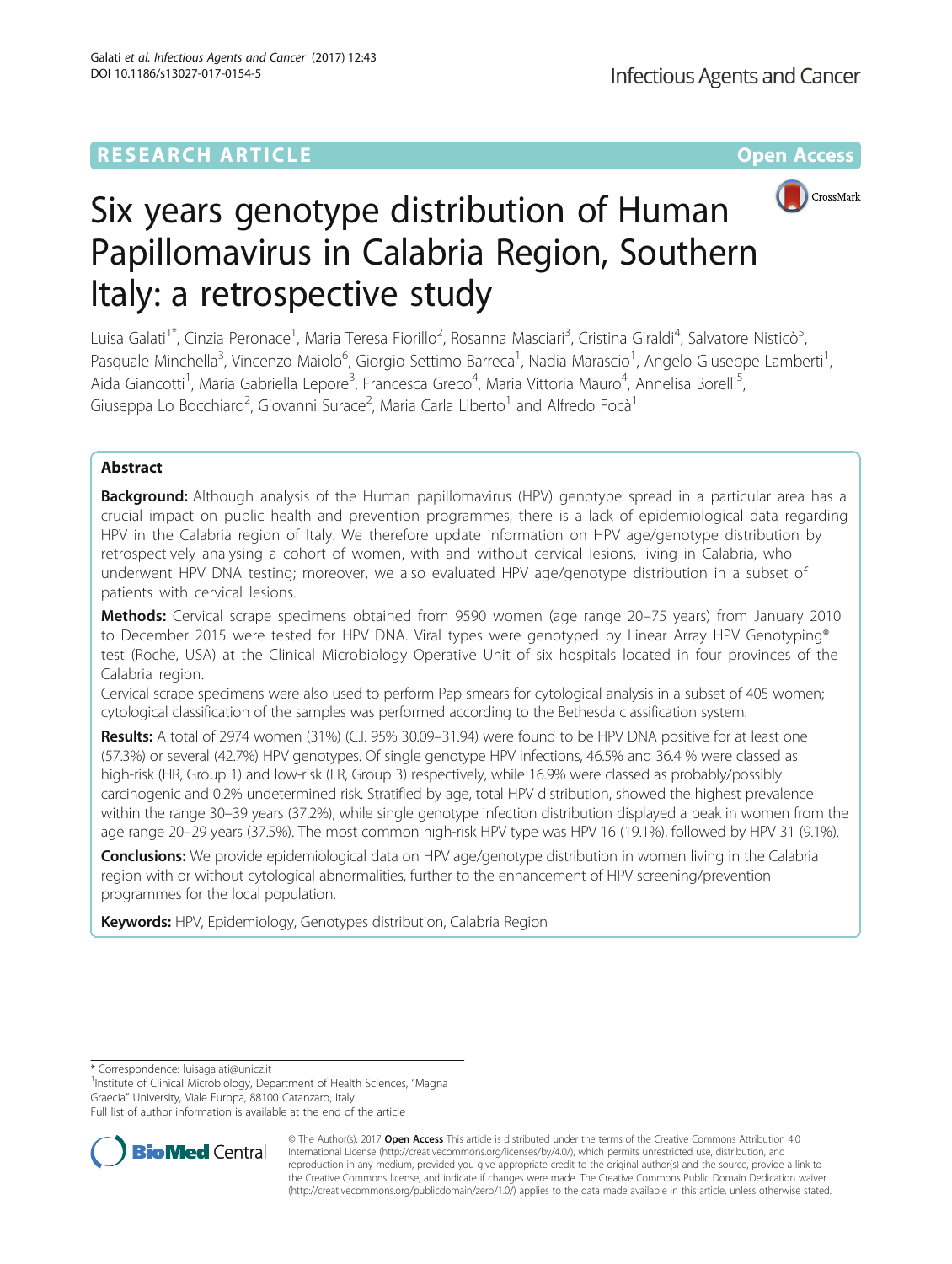#### Background

Human papillomavirus (HPV) infection of the anogenital tract is the most common sexually transmitted infection; it has a broad range of clinical manifestations, ranging from subclinical and self-limited to persistent and associated with malignant progression. [\[1\]](#page-5-0).

The mucosal HPV genotypes, grouped into the genus alpha papillomavirus, have been classified into high-risk (HR HPV) and low-risk types (LR HPV), according to their malignant potential [[2\]](#page-5-0). HPV16 and HPV18 are known to be powerful carcinogens, but an International Agency for Research on Cancer (IARC) working group has classified a total of twelve, evolutionarily linked HPV genotypes (16, 18, 31, 33, 35, 39, 45, 51, 52, 56, 58, and 59) as presenting a high risk of carcinogenesis to humans (Group I). Based upon their phylogenetic relatedness, other types were classified as possible (Group 2B) or probable carcinogens (Group 2A) [[3\]](#page-5-0).

HR HPV types are a well-established cause of cervical cancer, and there is a growing body of data on the role of HR HPV in other anogenital cancers (anal, vulval, vaginal, penile), as well and head and neck cancers [[4, 5\]](#page-5-0).

In Italy, cervical cancer is the third most common female cancer in women aged 15 to 44 years, and, according to the Ministry of Health, each year about 3,200 new cases of cervical cancer are diagnosed with 1,500 women dying from this cancer [[6\]](#page-5-0). Epidemiological studies, carried out in different Italian regions [\[7](#page-5-0)–[9\]](#page-5-0), on the prevalence of HPV in women with normal cervix or cytological abnormalities have confirmed HPV 16 as the most frequent high-risk genotype identified in all neoplastic and non-neoplastic conditions.

However, several studies have reported heterogeneous HPV-type distributions in different geographical areas [[10, 11\]](#page-5-0). This depends on a complex interaction between viral molecular characteristics and host immunity, as well as the sexual behaviours and age of the target population. It is therefore essential for the distribution of type-specific HPV prevalence to be analysed in each geographical area in order for efficacious public awareness and prevention programmes to be developed.

Indeed, cervical cancer control consists of primary prevention by vaccination, and secondary prevention through screening to diagnose and treat precancerous cervical lesions. However, adherence to screening in the Calabria region is lower than the national standard (respectively 33% and 39%, steps 2010–12) [[12](#page-5-0)], and therefore a regionwide public information campaign is urgently required.

With this in mind, we set out to collect epidemiological data on the prevalence of HPV infection and age/ genotype distribution in women who underwent HPV DNA testing in several centres across the region. Moreover, we also evaluated HPV age/genotype distribution in a subset of patients with cervical lesions.

#### **Methods**

#### Study population and sample collection

Cervical scrape specimens were obtained from 9590 women (age range 20–75 years) presenting to six hospitals located in four provinces of Calabria region, southern Italy: Catanzaro (University "Magna Graecia" Hospital, "Pugliese-Ciaccio" Hospital, and "Giovanni Paolo II" Hospital), Reggio Calabria ("Polo Sanitario Nord Azienda Sanitaria Provinciale 5") Cosenza ("Annunziata" Hospital) and Vibo Valentia ("G. Jazzolino" Hospital), during the period 2010–2015. All specimens were tested for HPV DNA at the hospitals' respective Clinical Microbiology Operative Units.

For all samples DNA extraction was performed by an automated method using EasyMag (bioMérieux); eluted DNA was used for Polymerase Chain Reaction (PCR) amplification of a 450-bp fragment from the L1 HPV region, using primer PGMY09/11, by Linear Array HPV Genotyping Test (LA) (Roche, USA) [\[13](#page-5-0)]. An additional primer pair targets the human β-globin gene to provide a control for cell adequacy, extraction and amplification. HPV genotypes were detected by hybridization using a reverse line blot system with type-specific probes for simultaneous detection of 37 HPV genotypes. Negative and positive controls were provided with the kit and used in each test.

Results of molecular procedures were interpreted according to the manufacturer's instructions and IARC classification. Viral isolates were classified into: 12 HR HPV (HPV 16, 18, 31, 33, 35, 39, 45, 51, 52, 56, 58, 59), 13 LR HPV (HPV6, 11, 40, 42, 54, 55, 61, 62, 72, 81, 83, 84 and CP6108), 1 probably carcinogenic (HPV 68), 7 possibly carcinogenic genotypes (HPV 26, 66, 53, 67, 70, 73, 82) and 4 genotypes for which the risk is still undetermined (HPV 64, 69, 71 and IS39). In 405 women with or without cervical lesions, cervical scrape specimens were also used to perform Pap smear for cytological analysis in order to evaluate HPV age/genotype distribution in this subset. Cytological findings were classified according to the Bethesda classification system as follows: negative for intraepithelial lesions and malignancy (NILM), atypical squamous cells of undetermined significance (ASC-US), low-grade squamous intraepithelial lesions (L-SIL) and high-grade squamous intraepithelial lesions (H-SIL).

The study was designed as a retrospective analysis. The design was approved by the Catanzaro University Hospital Ethics Committee in compliance with the Declaration of Helsinki.

#### Statistical analysis

Statistical analysis was carried out on GraphPad Prism version 6.07 to establish the percentage values and their confidence intervals (CI 95%). The odds ratio (OD) value was determined using the online calculator at: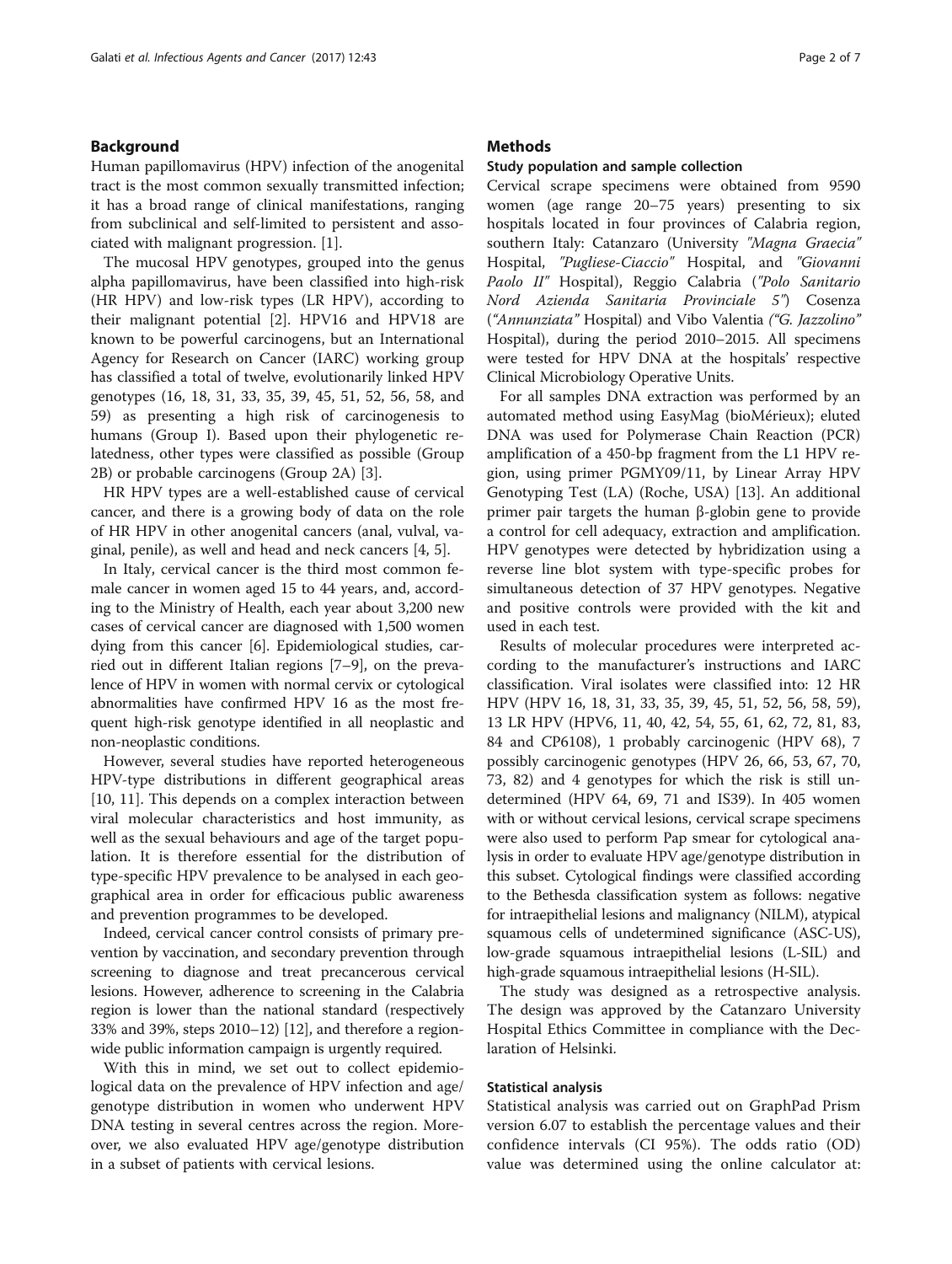[https://www.medcalc.org/calc/odds\\_ratio.php](https://www.medcalc.org/calc/odds_ratio.php). [\[14](#page-5-0)]. The OD value was used to establish the association between ASC-US, L-SIL/NILM and specific HPV groups. In all findings a  $p$  value <0.05 was considered statistically significant.

#### Results

#### Overall HPV prevalence

Out of the 9590 women tested, a total of 2974 (31%) (95% CI 30.09–31.94) were found to be HPV DNA positive for at least one (57.3%) or several (42.7%) HPV genotypes. Single infections from HR HPV Group 1, specifically HPV 16, 18, 31, 33, 35, 39, 45, 51, 52, 56, 58 or 59, were observed in 792 women (46.5% of those infected) (95% CI 44.09–48.82); infections with LR HPV Group 3 or indeterminate risk, specifically HPV 6, 11, 40, 42, 54, 55, 61, 62, 72, 81, 83, 84; CP6108, 71; or IS39, were detected in 625 women (36.6%) (95% CI 34.40-38.97), while HR HPV Group 2A/2B infections, specifically HPV 26, 66, 53, 67, 70, 73, 82 or 68, were observed in 288 women (16.9%) (95% CI 15.19– 18.74).

Stratified by age, single genotype distribution displayed a peak in women of the age range 20–29 years (37.5%) (95% CI 35.27–39.86), while total HPV infections showed the highest prevalence in the range 30–39 years (37.2%) (95% CI 35.47–38.94). Indeed, multiple infection distribution showed the highest prevalence value in the age class 30–39 years (39.2%) (95% CI 36.52–41.88) (Table 1).

Considering the prevalence of HPV genotypes grouped according to the three available vaccine formulations, the prevalence of HPV 16 and HPV 18, present in the bivalent vaccine, amounted to 22.7% of the overall infections, while the prevalence of HPV 16, 18, 31, 33, 45, 52, 58, 6 and 11, whose viral antigens are covered by the nonavalent vaccine, was 58.6%. Moreover, in young women between 20 and 39 years of age, the overall prevalence of bivalent (HPV 16, 18), quadrivalent (HPV 16, 18, 6, 11) and nonavalent viral types (HPV 16, 18, 31, 33, 45, 52, 58, 6 and 11) was 8.7%, 15.7% and 23.1%, respectively. In women aged 40+, the prevalence was 4.1% for bivalent HPV vaccine types, 6.7% for quadrivalent types and 9.5% for nonavalent types.

Concerning the prevalence of infections with the most representative HPV genotypes, we observed possibly carcinogenic single genotype infections accounting for 16% of overall HPV infections, and, in particular, possibly high-risk (pHR) HPV 53 exhibited a prevalence of 12.3% in multiple infections (Table [2](#page-3-0)). In single HPV infections, on the other hand, the four most common HR HPV types were HPV 16, 31, 51 and 58, with a prevalence of 16.4%, 6.8%, 4.2% and 3.7%, respectively. Stratification of the most common HR HPV types by age revealed a peak prevalence for HPV 16 and HPV 31 in the 30–39 year age group; HPV 51 was mainly detected in women aged 20–29 while HPV 58 was mostly found in the 30–39 and 40–50 age groups (Fig. [1\)](#page-3-0). As a whole, these findings support the necessity for vaccination of young women in order to prevent HR HPV infections.

#### HPV infections and cervical lesions

In a subset of 405 women with or without cytologically demonstrated cervical lesions, analysed between January to December 2015, we also evaluated HPV status/age distribution according to cervical lesion. Accordingly, women (median age 39.7 years; age range 17–75) were classified as NILM (151/405), ASC-US (147/405), L-SIL (97/405) or H-SIL (10/405). The overall percentage of HPV DNA status was 34.8% (141/405) (95% CI 30.34–39.58), and HPV infection was found to be significantly associated with cervical lesions (OR 5.4% 95% CI 3.2–9.2, p<0,0001). Indeed, single infection with any type of HPV was detected in 53.9% (76/141) (95% CI 45.68-61.92) of cases (Table [3](#page-4-0)).

In this subset of patients, 50% (38/76) (95% CI 39.03- 60.97) of those exhibiting a single infection, tested positive for a high-risk Group 1 HPV, 25% (19/76) (95% CI 16.63-35.78) for a low-risk Group 3 or undetermined risk, and 25% (19/76) (95% CI 16.63-35.78) for Group 2A/2B types respectively. The overall HPV prevalence increased with lesion severity: NILM (14.5%), ASC-US (39.4%), L-SIL (56.7 %) and H-SIL (60%).

When the women's age was matched with cervical lesions and HPV status, we found that the mean age of women with negative concordant status for HPV DNA plus cytological analysis was 39.3, whereas the mean age of HPV DNA-positive women with negative cytology was 32.3 years. The mean age of women with both Pap

Table 1 Overall HPV prevalence. Distribution of single and multiple infections in 2974 women, stratified by age

| Age classes (years) | Single HPV infections |      | Multiple HPV infections |      | Total HPV infections |      |
|---------------------|-----------------------|------|-------------------------|------|----------------------|------|
|                     | No.                   | $\%$ | No.                     | %    | No.                  | %    |
| $20 - 29$           | 640                   | 37.5 | 320                     | 25.2 | 960                  | 32.3 |
| 30-39               | 609                   | 35.7 | 497                     | 39.2 | 1106                 | 37.2 |
| 40-50               | 320                   | 18.8 | 369                     | 29.1 | 689                  | 23.2 |
| >50                 | 136                   | 8    | 83                      | 6.5  | 219                  | 7.3  |
| Overall             | 1705                  | 100% | 1269                    | 100% | 2974                 | 100% |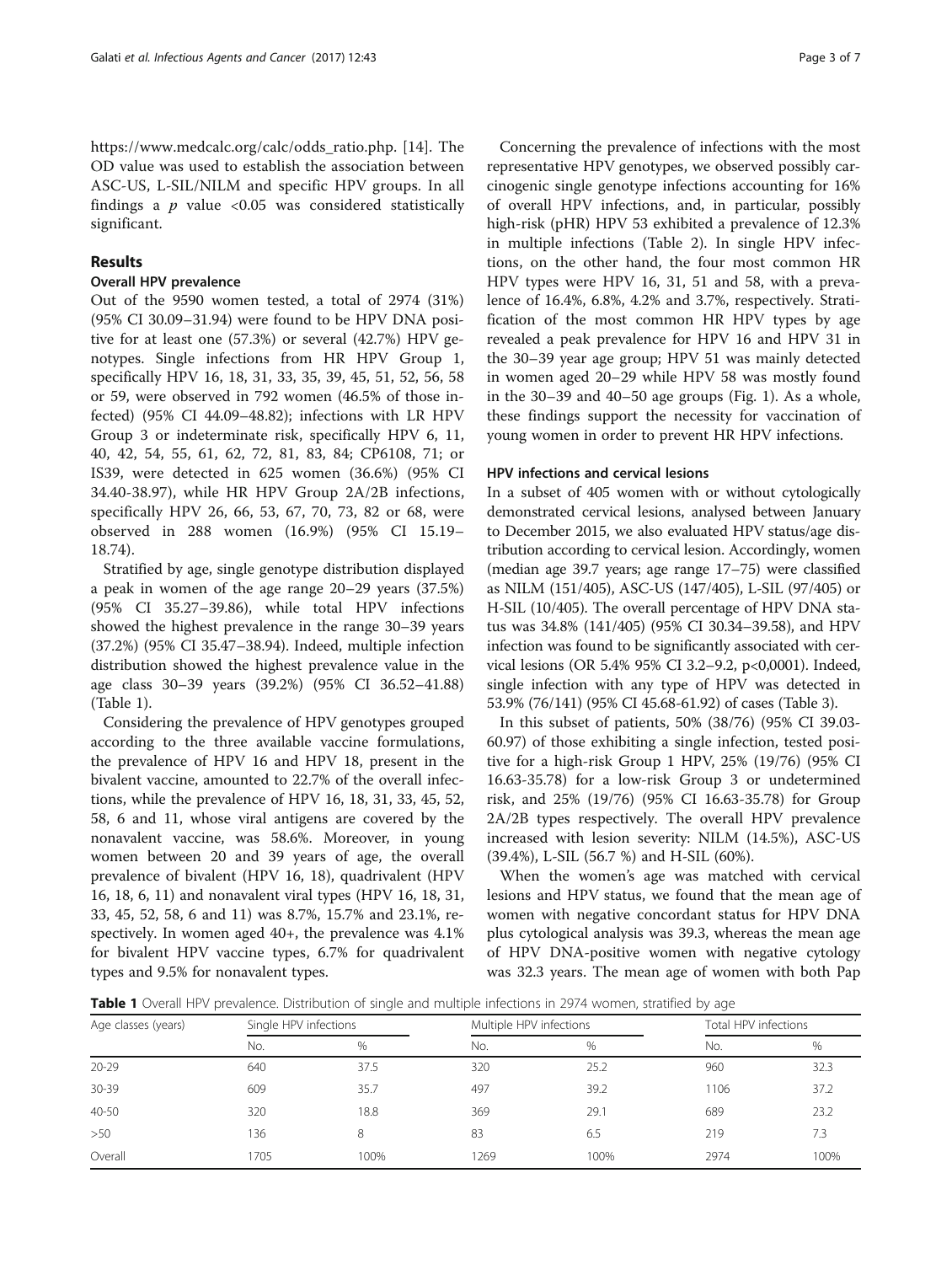<span id="page-3-0"></span>Table 2 HPV genotype distribution. Prevalence of infections by the most representative HPV genotypes

| HPV genotype | Number of infections<br>per genotype (n) | HPV prevalence in<br>the overall population<br>$(%) (n=9590)$ | Prevalence in HPV<br>positive women<br>$(%) (n=2974)$ | Prevalence in single<br>HPV infections<br>$(%) (n=1705)$ | Prevalence in multiple<br>HPV infections<br>$(%) (n=1269)$ |
|--------------|------------------------------------------|---------------------------------------------------------------|-------------------------------------------------------|----------------------------------------------------------|------------------------------------------------------------|
| 16           | 569                                      | 5.9%                                                          | 19.1%                                                 | 280 (16.4%)                                              | 289 (27.7%)                                                |
| 31           | 270                                      | 2.8%                                                          | 9.1%                                                  | 116 (6,8%)                                               | 154 (12.1%)                                                |
| 51           | 204                                      | 2.1%                                                          | 6.8%                                                  | 72 (4.2%)                                                | 132(10.4%)                                                 |
| 18           | 108                                      | 1.1                                                           | 3.6%                                                  | 38 (2.2%)                                                | 70 (5.5%)                                                  |
| 33           | 78                                       | 0.8%                                                          | 2.6%                                                  | 17 (1.0%)                                                | 61 (4.8%)                                                  |
| 45           | 83                                       | 0.9%                                                          | 2.8%                                                  | 36 (2.1%)                                                | 47 (3.7%)                                                  |
| 52           | 158                                      | 1.6%                                                          | 5.3%                                                  | 36 (2.1%)                                                | 122 (9.6%)                                                 |
| 58           | 197                                      | 2.1%                                                          | 6.6%                                                  | 63 (3.7%)                                                | 134 (10.6%)                                                |
| 11           | 35                                       | 0.4%                                                          | 1.2%                                                  | 15 (0.9%)                                                | 20 (1.6%)                                                  |
| 6            | 246                                      | 2.6%                                                          | 8.3                                                   | 94 (6.1%)                                                | 152 (12%)                                                  |
| 53           | 263                                      | 2.7%                                                          | 8.8%                                                  | 107 (6.2%)                                               | 156 (12.3%)                                                |
| 73           | 159                                      | 1.6%                                                          | 5.3%                                                  | 59 (3.4%)                                                | 100 (7.8%)                                                 |
| 66           | 196                                      | 2%                                                            | 6.6%                                                  | 76 (4.5%)                                                | 120 (9.4%)                                                 |

test and HPV positivity was 38.6, and the mean age of women with positive Pap test plus negative HPV DNA was 42.3. Multiple HPV infections were detected in 46.1% (65/141) (95% CI 38.08–54.32) of overall HPV infections in this subset (Table [3\)](#page-4-0).

Further analysis showed that high-risk Group 1 prevalence increased in women with ASC-US (9.6%) and L-SIL (13.1%), as compared with women displaying normal cytology (4.9%), while HR HPV Group 2A/2B frequencies in women with ASC-US, L-SIL and normal cytology were 4.4%, 4.7% and 1.2% respectively. In addition, HR Group 2A/2B types showed a stronger association with L-SIL (OR 11.7, 95% CI 4.1–33.2) than HR Group 1 (OR 8.1, 95% CI 4.3–15.1) and LR Group 3 types (OR 4.7, 95% CI 2.3–9.8).

Concerning HPV genotype distribution according to cervical lesions, HPV 16 was the most frequent high-risk genotype, identified in 41/141 HPV positive women (overall infections 29.1%) (95% CI 21.58–36.32), of which 17/59 women had ASC-US lesions (28.8%) and 18/55 women L-SIL (32.7%). In addition, the prevalence of HPV 18 in overall infections was 3.5% (5/141) and the most common HPV genotypes in H-SIL was HPV 31, which was detected in 50% of cases (3/6) (Fig. [2](#page-4-0)).

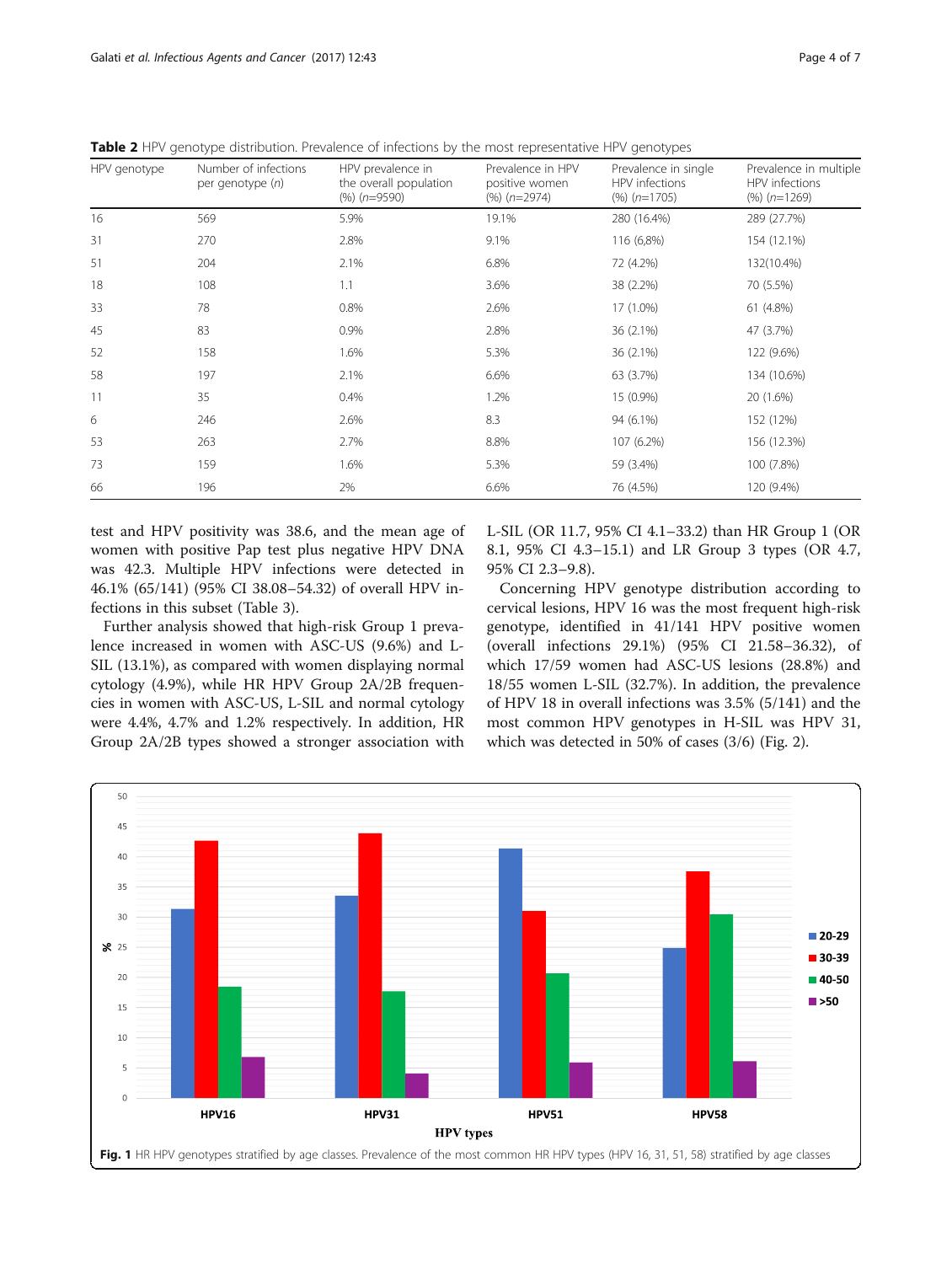<span id="page-4-0"></span>Table 3 HPV distribution across different cervical cytological statuses. Prevalence of HPV positivity in single and multiple infections, according to cytological cervical lesion

| Cytological diagnosis | HPV DNA $(n=141)$<br>Single Infection $n$ (%) | Multiple Infections<br>n(%) |
|-----------------------|-----------------------------------------------|-----------------------------|
| <b>NILM</b>           | 10(13.1)                                      | 11(16.9)                    |
| ASC-US                | 36 (47.5)                                     | 23 (35.4)                   |
| L-SIL                 | 27 (35.5)                                     | 28 (43.1)                   |
| H-SII                 | 3(3.9)                                        | 3(4.6)                      |
| TOTAL $(n=141)$       | 76 (53.9%)                                    | 65 (46.1%)                  |

#### **Discussion**

To counter the lack of epidemiological data on HPV in Calabria (to our knowledge this is the first of such studies), we gathered data on the prevalence of HPV infection and age/genotype distribution in women attending six different hospitals in the region. This multicentre analysis revealed a total prevalence of HPV infection of 31.0 %, which, as per the available literature on the subject, varied according to age [\[15](#page-5-0)]. In particular, we detected the highest prevalence of single infections (37.5%) in women aged 20–29. This is in line with the results of several studies that have shown a greater prevalence of HPV in younger women, followed by a reduction of HPV infections with increasing age [[16, 17](#page-5-0)]. That being said, we also found a peak of total, as well a multiple, infections in the 30–39-year age group (37.2%), which may reflect local sexual behavioural trends (e.g. number of partners).

Regarding the different HR HPV genotypes in the tested population, we detected several that were most

represented in both single and multiple infections, namely HPV 16, 31, 51 and 58. HPV 18, a type strongly associated with cervical cancer, was detected in 3.6% of women. Our results are similar to those recently reported by Veldhuijzen et al., in which two European female populations were tested in HPV screening trials [[18\]](#page-6-0). Comparable results were also obtained in Sardinia, a major Italian island, during a study on the female population exhibiting cervical cytological abnormalities [[19\]](#page-6-0). Also, our data are consistent with those previously reported on HPV types prevalence and distribution in Italian population [[8, 9](#page-5-0)].

The high prevalence of HPV 16 in both single and multiple infections, mainly in 30–39 age group, confirms the widespread distribution of this virus. It is also important to note that HPV 18, the second most common high-risk HPV types in cervical cancer, was rather high in the 30–39 age group, even though its prevalence was very low (3.6%) across the overall population [[20](#page-6-0)–[22](#page-6-0)]. Another important finding was the distribution of HPV types not covered by current vaccines. Among these, HPV 51, 53, 73 and 66 were observed to have a high prevalence among the women analysed in our sample. As a whole, these observations may be of interest to those working on vaccination and local HPV prevention schemes.

In particular, the coverage of the HPV vaccine schedule in the Calabria region is very low (ranging from 46.36% to 70.88 % of girls born in the period from 1997 to 2003) [[23\]](#page-6-0); increasing HPV-vaccination coverage, both across the local population and in terms of HPV targeting, therefore represents a major public health issue. In

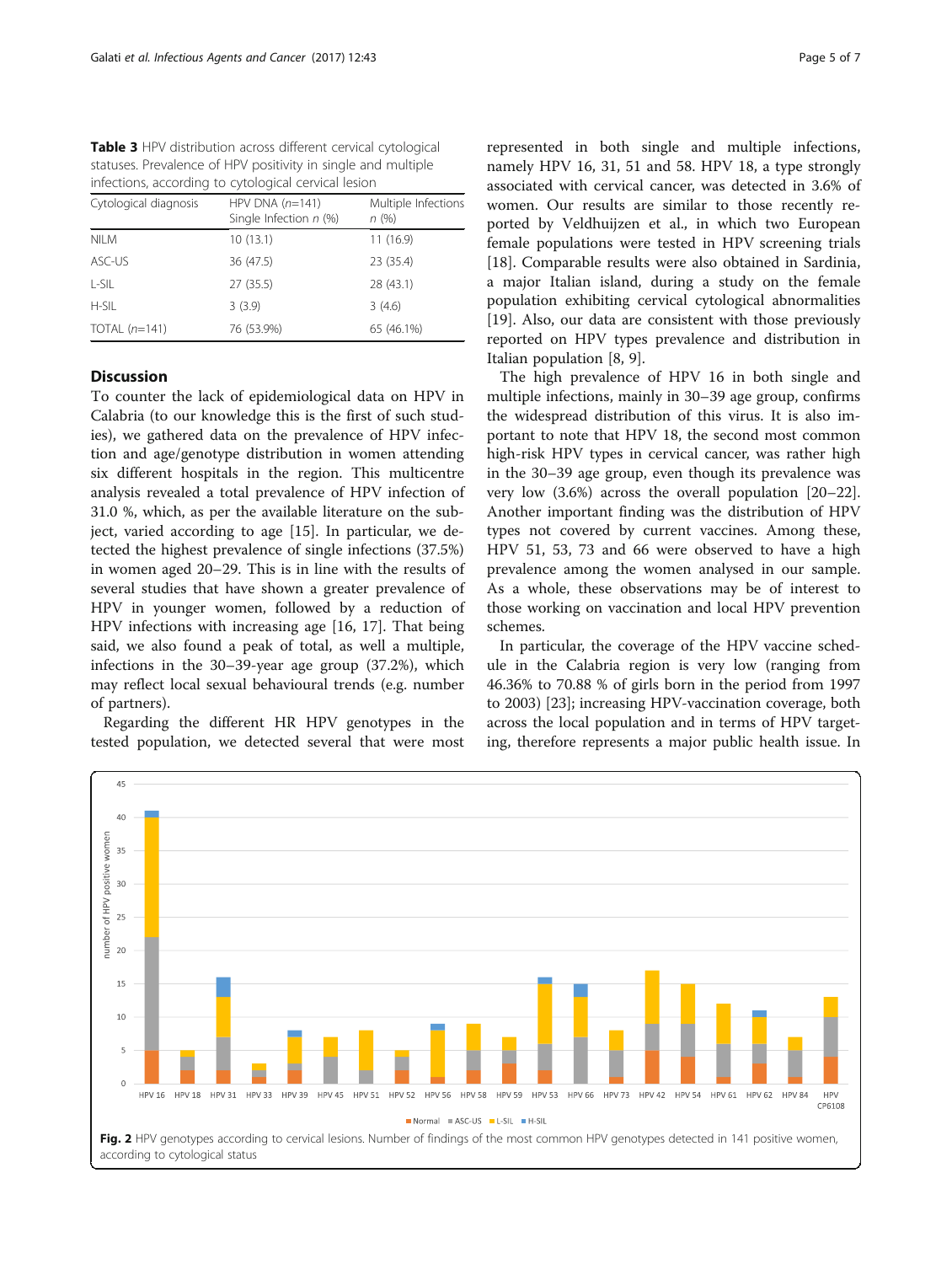<span id="page-5-0"></span>this regard, our findings underscore the importance of keeping up-to-date information on HPV distribution, both to monitor vaccine efficacy and the spread of the disease.

#### Conclusions

Our epidemiological data on the HPV age/genotype distribution in the Calabria region of Italy indicate the need to improve the local HPV screening plan, whose efficacy should be closely monitored in order to maximise efficacy while minimising the cost to the local health service.

#### Abbreviations

HPV: Human papillomavirus; HR: High risk; IARC: International agency for research on cancer; LA: Linear array; LR: Low risk; PCR: Polymerase chain reaction

#### Acknowledgements

Not applicable.

#### Funding

Financial support for this research was entirely provided by the University of Catanzaro (Grant: RICEFOC-01; Funder: University of Catanzaro; Recipient: Prof. Alfredo Focà).

#### Availability of data and materials

Not applicable.

#### Authors' contributions

LG conceived the study, drafted the manuscript and participated in its design. CP carried out molecular assay and collected data. MTF, RM, CG, SN, PM, VM carried out and supervised molecular assays and contributed to collected data. GSB, NM, AGL and AG carried out and supervised molecular assays. MGL, FG, MVM and AB carried out HPV genotyping. GLB and GS collected data. MCL researched the design and wrote the manuscript, while AF contributed to the design research and wrote the manuscript.

#### Ethics approval and consent to participate

The retrospective study protocol was approved by the Catanzaro University Hospital Ethics Committee in compliance with the Declaration of Helsinki. For this retrospective, non-pharmacological study, informed consent was not provided by patients, since it is not deemed to be necessary by Italian legislation.

#### Consent for publication

Not applicable

#### Competing interests

The authors declare that they have no competing interests.

#### Publisher's Note

Springer Nature remains neutral with regard to jurisdictional claims in published maps and institutional affiliations.

#### Author details

<sup>1</sup>Institute of Clinical Microbiology, Department of Health Sciences, "Magna Graecia" University, Viale Europa, 88100 Catanzaro, Italy. <sup>2</sup>Unit of Microbiology and Virology, Polo Sanitario Nord ASP 5, Reggio Calabria, Italy. <sup>3</sup>Unit of Mirobiology and Virology, "Pugliese-Ciaccio" Hospital, Catanzaro, Italy. <sup>4</sup>Unit of Microbiology and Virology, "Annunziata" Hospital, Cosenza, Italy. <sup>5</sup> Unit of Microbiology and Virology, General Hospital, Lamezia Terme, Italy. <sup>6</sup>Unit of Microbiology and Virology, "G. Jazzolino" Hospital, Vibo Valentia, Italy.

Received: 19 April 2017 Accepted: 21 July 2017 Published online: 27 July 2017

#### References

- 1. Ignacio G, Bravo IG, Felez-Sanchez M. Papillomaviruses Viral evolution, cancer and evolutionary medicine; 2015. doi:[10.1093/emph/eov003.](http://dx.doi.org/10.1093/emph/eov003)
- 2. IARC monographs on the evaluation of carcinogenic risks to humans: A review of human carcinogens: part B. Biological agents. 100th edition. Lyon, France: International Agency for Research on Cancer. 2011. p.261-319. <http://monographs.iarc>. fr/ENG/Monographs/vol100B/mono100B-11.pdf.
- 3. Clifford GM, Howell-Jones R, Silvia Franceschi. Judging the carcinogenicity of human papillomavirus types by single/multiple infection ratio in cervical cancer .Int. J. Cancer. 2011; DOI: [10.1002/ijc.25833.](http://dx.doi.org/10.1002/ijc.25833)
- 4. Tommasino M. The human papillomavirus family and its role in carcinogenesis. Semin Cancer Biol. 2013; [http://dx.doi.org/10.1016/j.](http://dx.doi.org/10.1016/j.semcancer.2013.11.002) [semcancer.2013.11.002](http://dx.doi.org/10.1016/j.semcancer.2013.11.002)
- 5. Nagayasu E, Kiyofum E, Griffin H, Doorbar. Human Papillomaviruses; Epithelial Tropisms, and the Development of Neoplasia. Viruses. 2015; doi:10. 3390/v7072802.
- 6. ICO Information Centre on HPV and Cancer (HPV Information Centre). Human Papillomavirus And Related Diseases Report, ITALY. 2017. [www.](http://www.hpvcentre.net) [hpvcentre.net](http://www.hpvcentre.net).
- 7. Baussano I, Franceschi S, Gillio-Tos A, Carozzi FM, Confortini M, Dalla Palma P, De Lillo M, Del Mistro A, De Marco L, Naldoni C, Pierotti P, Schincaglia P, Segnan N, Zorzi M, Giorgi-Rossi P, Ronco G. Difference in overall and agespecific prevalence of high-risk human papillomavirus infection in Italy: evidence from NTCC trial. BMC Infect Dis. 2013; doi:[10.1186/1471-2334-13-238](http://dx.doi.org/10.1186/1471-2334-13-238).
- 8. Rossi PG, Bisanzi S, Paganini I, Di Iasi A, Angeloni C, Scalisi A, Macis R, Pini MT, Chini F, Carozzi FM. HPV Prevalence Italian Working Group. Prevalence of HPV high and low risk types in cervical samples from the Italian general population: a population based study. BMC Infect Dis. 2010; doi:[10.1186/](http://dx.doi.org/10.1186/1471-2334-10-214) [1471-2334-10-214](http://dx.doi.org/10.1186/1471-2334-10-214).
- 9. Ronco G, Ghisetti V, Segnan N, Snijders PJ, Gillio-Tos A, Meijer CJ, Merletti F, Franceschi S. Prevalence of human papillomavirus infection in women in Turin, Italy. Eur J Cancer. 2005, 2005; [doi.org/10.1016/j.ejca.2004.07.005](http://dx.doi.org/10.1016/j.ejca.2004.07.005)
- 10. De Sanjosé S, Diaz M, Castellsagué X, Clifford G, Bruni L, Muñoz N, Bosch FX. Worldwide prevalence and genotype distribution of cervical human papillomavirus DNA in women with normal cytology: a meta-analysis. The Lancet Infectious Diseases. 2007; DOI: [http://dx.doi.org/10.1016/S1473-](http://dx.doi.org/10.1016/S1473-3099(07)70158-5) [3099\(07\)70158-5](http://dx.doi.org/10.1016/S1473-3099(07)70158-5).
- 11. Tornesello ML, Duraturo ML, Botti G, Greggi S, Piccoli R, De Palo G, Montella M, Buonaguro L, Franco M. Buonaguro, and The Italian HPV Working Group. Prevalence of Alpha-Papillomavirus Genotypes in Cervical Squamous Intraepithelial Lesions and Invasive Cervical Carcinoma in the Italian Population. Journal of Medical Virology. 2006;78:1663–72.
- 12. De Biase GA, Azzarito C, Bianchi C, De Luca A, Gullà D, Lopresti S, Macchione D, Mignuolo D, Rizzo L, Zappia F. Screening Programs for Cervical Cancer: Investigation "SWOT" in Calabria Journal of Pharmacy and Pharmacology. 2016; doi: 10.17265/2328-2150/2016.06.007.
- 13. Steinau M, Onyekwuluje JM, Scarbrough MZ, Unger ER, Dillner J, Zhou T. Performance of Commercial Reverse Line Blot Assays for Human Papillomavirus Genotyping. J Clin Microbiol. 2012; doi:[10.1128/JCM.06576-11](http://dx.doi.org/10.1128/JCM.06576-11).
- 14. Lydia S. Murdiyarso, Melissa Kartawinata, Iffat Jenie, Grace Widjajahakim, Heriawaty Hidajat, Ruth Sembiring, I. Made Nasar, Santoso Cornain, Farid Sastranagara, Ahmad Rusdan Handoyo Utomo. Single and multiple high-risk and low-risk Human Papillomavirus association with cervical lesions of 11,224 women in Jakarta. Cancer Causes Control. 2016; doi: 10.1007/s10552- 016-0816-4.
- 15. Howell-Jones R, de Silva N, Akpan M, Oakeshott P, Carder C, Coupland L, Sillis M, Mallinson H, Ellis V, Frodsham D, Robinson TI, Gill ON, Beddows S, Soldan K. Prevalence of human papillomavirus (HPV) infections in sexually active adolescents and young women in England, prior to widespread HPV immunisation. Vaccine. 2012; doi[:10.1016/j.vaccine.2012.04.006.](http://dx.doi.org/10.1016/j.vaccine.2012.04.006)
- 16. De Sanjose S, Almirall R, Lloveras B, Font R, Diaz M, Muñoz N, Catala I, Meijer CJ, Snijders PJ, Herrero R, Bosch FX. Cervical human papillomavirus infection in the female population in Barcelona. Spain. Sex Transm Dis. 2003; doi[:10.](http://dx.doi.org/10.1097/01.OLQ.0000080177.82204.E0) [1097/01.OLQ.0000080177.82204.E0.](http://dx.doi.org/10.1097/01.OLQ.0000080177.82204.E0)
- 17. Agarossi A, Ferrazzi E, Parazzini F, Perno CF, Ghisoni L. Prevalence and type distribution of high-risk human papillomavirus infection in women undergoing voluntary cervical cancer screening in Italy. J Med Virol. 2009; doi[:10.1002/jmv.21347.](http://dx.doi.org/10.1002/jmv.21347)